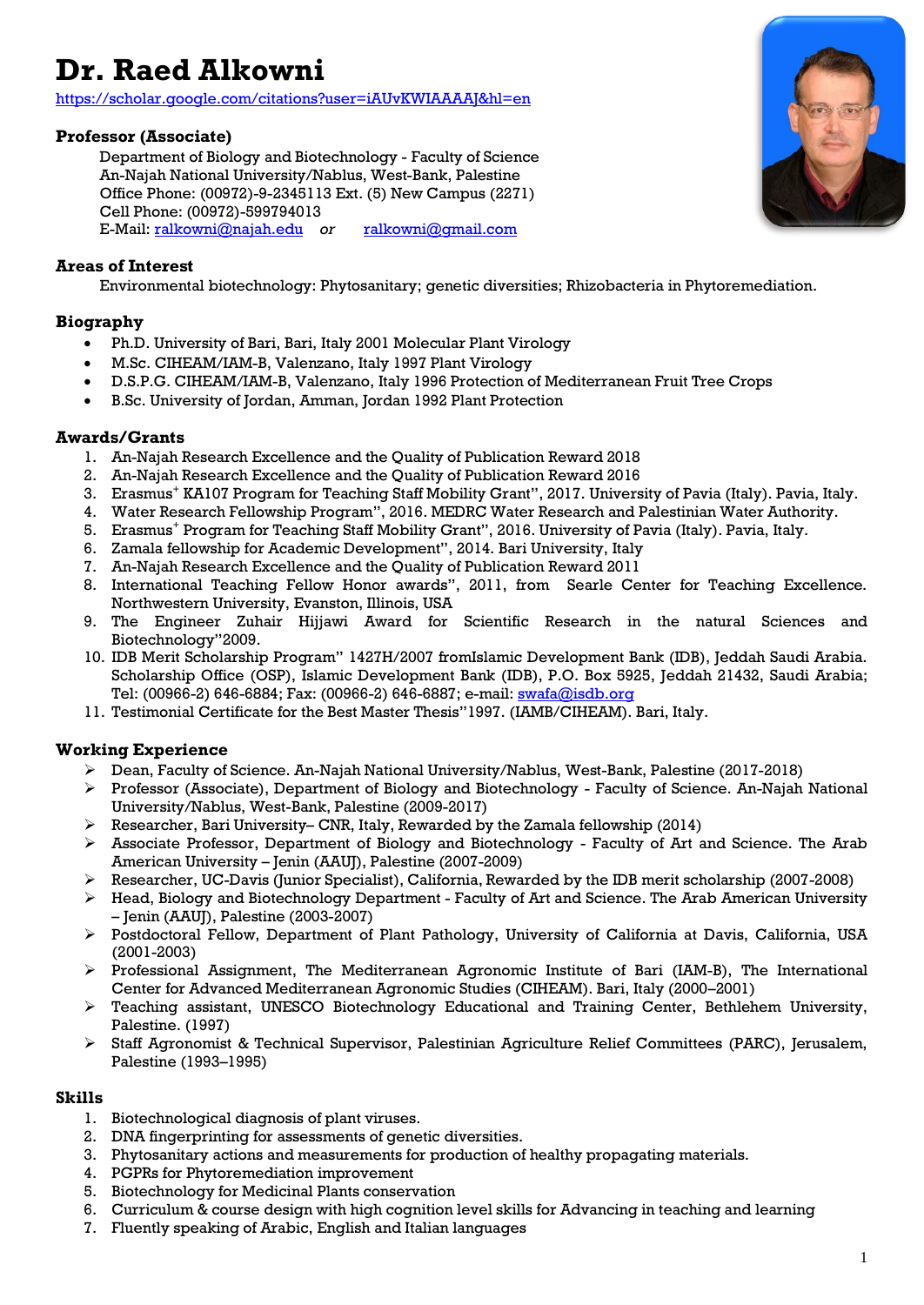#### **Committees and Memberships**

- Coordinator of An-Najah National University / FAO project
- Founder Member of the ECOPAL-Forum
- Coordinator of An-Najah National University for FP7/H2020 Program
- Founder Member of the Conference of Biotechnology Research and its Applications in Palestine
- General Supervisor of Environment Friends Association (EFA)
- Member (Elected) for the Council of the Faculty of Science 2016, An-Najah National University
- Member of the Scientific Committee of Graduate Studies for Water and Environmental Sciences Najah University
- Team Member of the Center of Excellence in Learning and Teaching "CELT", An-Najah National **University**

#### **Selected Publications**

- 1) Alkowni R., Alabdallah O., Fadda Z. (2019). Molecular identification of tomato brown rugose fruit virus in tomato in Palestine. Journal of Plant Pathology; 101 (3): 719–723
- 2) Alkowni R., Jodeh S., Hamed R. Samhan S., and Daraghmeh H. (2019). The impact of Pseudomonas putida UW3 and UW4-strains on photosynthetic activities of selected field crops under saline conditions. International Journal of Phytoremediation; 21(10): 944-952
- 3) Zyoud A., Alkowni R., Yousef O., Salman M., Hamdan S., Helal M., Jabera S., Hilal H. (2019). Solar lightdriven complete mineralization of aqueous Gram-positive and Gram-negative bacteria with ZnO photocatalyst. Solar Energy, Solar Energy 180: 351–359
- 4) Eid A M, Jaradat N. A., Elmarzugi A., Alkowni R, Hussein F., Abu Ayyash L., Sawafta M., Danaa H. (2019). Development of Nigella Sativa Oil Colloidal Emulgel Using Heat Inversion Technique and Evaluation of Its Anti-Bacterial Activity. Letters in Drug Design & Discovery. 16 (4): 408 – 416.
- 5) Samara R., Alkowni R., Qubbaj T., AbuQauod H., Jarrar S. (2018). Plant diseases associated with olive bark midge in West-Bank, Palestine. Research On Crops Journal, 19 (4) : 712-719 (2018)
- 6) DeghlesA., Abu-Obaid A., Alkowni R., Salman M.T. (2018). Adsorption of Heavy Metals by Reed (Phragmites australis) as a Potential Clean Water Technology. Journal of Environment and Earth Science, 8(12):159-171
- 7) Alkowni R, Jodeh S., Hussein F., Jaradat N. (2018). Phytochemical Screening and Antibacterial Activity of (Cyclamen Persicum Mill) Tuber Extracts. Pak. J. Pharm. Sci.,.31(1):187-192
- 8) Shawarb N., Jaradat N., Abu-Qauod H., Alkowni R. and Hussein F. (2017). Investigation of antibacterial & antioxidant activity for methanolic extract from different edible plant species in Palestine. Moroccan Journal of Chemistry. 5 (4):573-579
- 9) Salameh R., Alkowni R., Jodeh S., Samhan S. (2017). Detection of pathogenic waterborne bacteria in potable water of Tubas district-Palestine. The Second Palestinian International Graduate Conference, April  $20<sup>th</sup>$ , ANU, p23
- 10) Alkowni R., Solyman E., and Abu Qauod H. (2017). Introducing some of threatened Thymus species to in vitro tissue culturing as an approach for their conservation. Pakistani Journal of Botany, 49(1):259-264
- 11) Alkowni R., (2017). Phytoviruses in Palestine: Status and Future Perspectives. An Najah Univ. J. Res. (N. Sc.) 31(1):11-34
- 12) Alkowni R.; AbuQauod H.; Jarrar S.; Samara R. (2016). Reporting Olive bark midge ResseliellaoleisugaTarg. (Diptera: Cecidomyiidae) infesting olive trees in North Palestine. The Third International Conference on olive in Palestine (ICOP 3rd): December 7th- 8th, 2016. The Palestine Technical University – Kadoorie (PTUK), Tulkarm, Palestine. p16
- 13) Alaoui S M, Salghi R, Alkowni R; Abouatallah A, Ayoub M, Jodeh S (2016). Performance of four greenhouse tomato cultivars grown in soilless culture in Souss Massa region Der PharmaChemica, 8(18):336-344
- 14) Elbouchtaoui M. C. , Ben Hmamou D., Jodeh S., Salghi R. , Alkowni R. , Chebli B. , Kharoubi M. (2016). Chitin as a Corrosion Inhibitor of Carbon Steel in HCl Solution. Der PharmaChemica, 8(18):350-358
- 15) Alkowni R., (2016). The use of biotechnology in conservation of plant genetic resources. Scientific conference on Palestinian plant genetic resources, September 21st , 2016, p7
- 16) Alkowni R. (2016). Rhizobacteria for enhancement of plant growth. In: "The 4th Conference on Biotechnology Research and Application in Palestine". March, 21<sup>st</sup>,2016 AAUJ-Palestine. p5
- 17) Mahmoud M. and Alkowni R. (2016). Detection of Fig viruses in Northern part of west bank. In: "The 4th Conference on Biotechnology Research and Application in Palestine". March, 21st,2016 AAUJ-Palestine. p34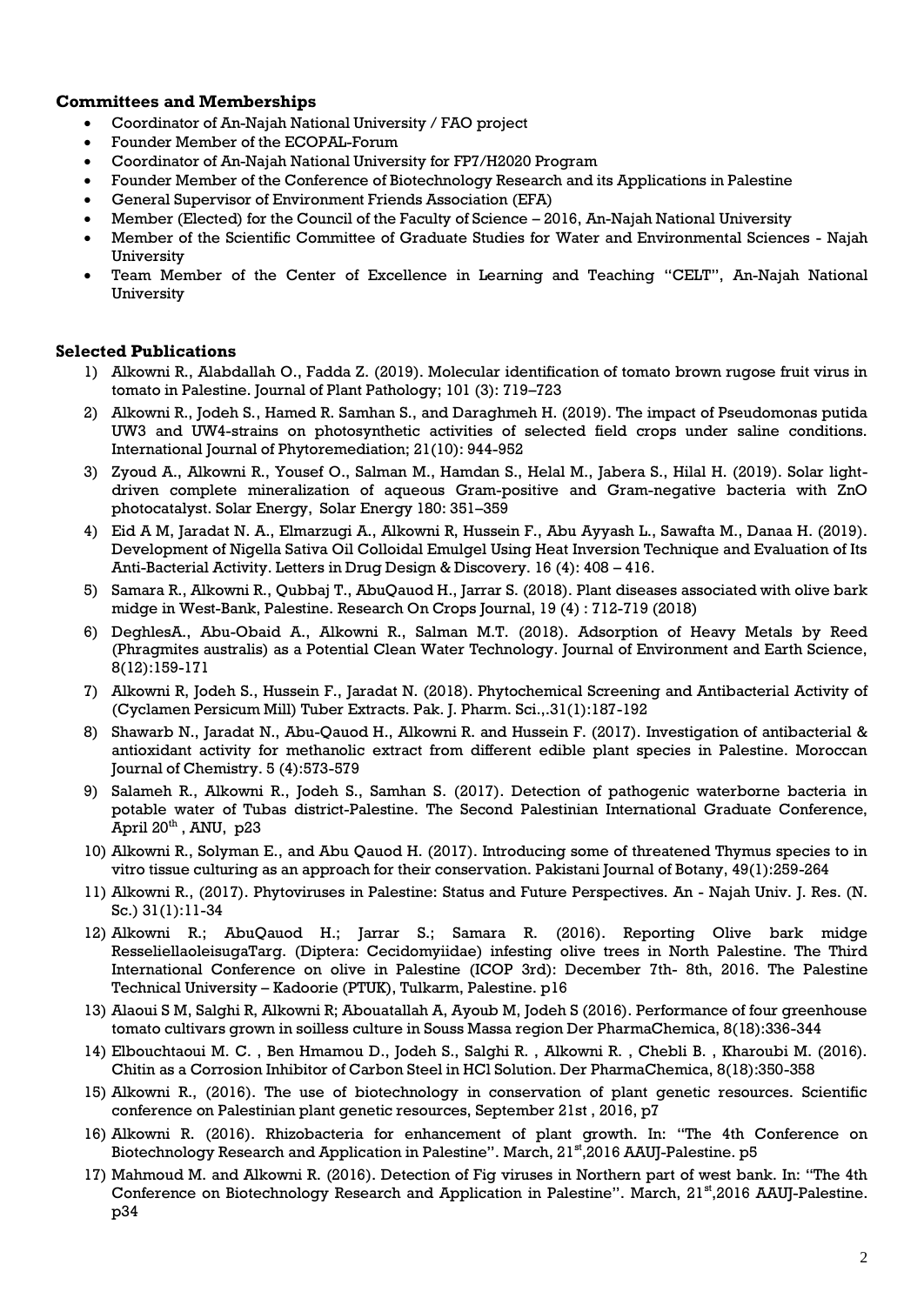- 18) Khudiesh N. and Alkowni R. (2016). Potato Viruses Y incidences in West Bank. In: "The 4th Conference on Biotechnology Research and Application in Palestine". March, 21<sup>st</sup>,2016 AAUJ-Palestine. p39
- 19) Jodeh S., Amarah J., Radi S., Hamed O., Warad I., Salghi R., Chetouni A., Samhan S., Alkowni R. (2016). Removal of methylene blue from industrial wastewater in Palestine using polysiloxane surface modified with bipyrazolictripodal receptor. Mor. J. Chem. 4 (1):140-156.
- 20) Alkowni R. and Abu-Qaoud H. (2016). Field survey and molecular detection of Potato viruses in Northern fields of Palestine. An - Najah Univ. J. Res. (N. Sc.). 30:127-140
- 21) Jodeh S., Alkowni R., Hamed R. and Samhan S. (2015). The study of electrolyte leakage from barley (Hordeumvulgare L) and Pearl millet using plant growth promotion (PGPR) and reverse osmosis. Journal of Food and Nutrition Research, 3(7): 422-429
- 22) Alkowni R., Chiumenti M, Minafra A. and Martelli GP (2015). A survey for fig-infecting viruses in Palestine. Journal of Plant Pathology. 97 (2), 383-386
- 23) Alkowni R, (2014). The first molecular detection of Fig mosaic virus in Palestine. In: "Food Security Prospective and Challenges Conference". October 30th, 2014. An-Najah National University. Nablus, Palestine. p24
- 24) Alkowni R., Hamed R.; Jodeh S. (2014). Plant Growth Promoting Rhizobacteria (PGPR) for increase Plant salt tolerances. In: "Food Security Prospective and Challenges Conference". Oct. 30th, 2014. An-Najah National University. Nablus, Palestine. p28
- 25) Solyman E. and Alkowni R. (2014). RAPD for Assessment of Thymes Genetic Diversity in Palestine. Palestine Technical University Research Journal, 2(2), 01-08
- 26) Amro S., Alkowni R. and Hamdan A. (2014). Molecular and Biological Tools for Assessment of TYLCV Resistant Tomato Cultivars Commercially Grown in Southern Palestine. An-Najah University Journal for Research (N. Sc.). 28: 85-108
- 27) Solyman I. and Alkowni R. (2012). Molecular Genetic Assessment of Selected Palestinian Thyme Species Using RAPD. "The 3rd Conf. on Biotech. Research and Appl. in Palestine". October 20th, 2012. Al-Quds University. Palestine. p36
- 28) Alkowni R. and Solyman I. (2012). Micropropagation of Selected Thyme Species in Palestine The 3rd Conf. on Biotech. Research and Appl. in Palestine". October 20th, 2012. Al-Quds University. Palestine. p61
- 29) Alkowni R. and Sawalha K. (2012). Biotechnology for Conservation of Palestinian Medicinal Plants. Journal of Agricultural Technology. 8(4): 1285-1299
- 30) Alkowni R., Zhang Y-P., Rowhani A., Uyemoto J. K.; and Minafra A. (2011). Biological, Molecular, and Serological Studies of a Novel Strain of Grapevine Leafroll-associated Virus 2. Virus Genes. 43( 1): 102- 110
- 31) Alkowni R. (2011). Advanced Molecular Techniques For Detection And Identification Of Olive-Infecting Viruses. In: First International Conference of olive in Palestine (ICOP): "Status and Challenges" February 8th-10th, 2011. The Palestine Technical University – Kadoorie (PTUK), Tulkarm, Palestine. p27
- 32) Mahmoud S. and Alkowni R. (2011). The Spread of Mistletoe in Olive Trees. In: First International Conference of olive in Palestine (ICOP): "Status and Challenges" February 8th-10th, 2011. The Palestine Technical University – Kadoorie (PTUK), Tulkarm, Palestine. p52
- 33) Alkowni R., Zhang Y-P., Rowhani A., Uyemoto J. K.; and Minafra A. (2010). Molecular Characterization and detection of Redglobe-Isolated Closterovirus. In: "The Second Conference on Biotechnology Research and Application in Palestine". September 26th-27th, 2010. An-Najah National University. Nablus, Palestine. p33
- 34) Alkowni R. and Sawalha K. (2010). Conservation of Palestinian Biodiversity by In vitro culture. In: "The Second Conference on Biotechnology Research and Application in Palestine". September 26th -27th, 2010. An-Najah National University. Nablus, Palestine. p77
- 35) Alkowni R. (2009). The importance of scientific research and technology transfer to agricultural sector in Palestine. The 1st conference of education and agricultural vocational training in Palestine. July 28th 2009. Arroub, Nablus, Palestine. p73 [In Arabic]
- 36) Alkowni R. and Srouji F. (ed) (2009). Food Security and Viral Diseases (in Fruit Trees). Palestine Economic Policy Research Institute (MAS). Ramallah-Palestine. [In Arabic]
- 37) Lima M., Alkowni R, Uyemoto J. K., and Rowhani A. (2009). Genomic Study And Detection Of A New Variant Of Grapevine Rupestris Stem Pitting Associated Virus In Declining California Pinot Noir Grapevines. Journal of Plant Pathology. 91 (1): 153-160.
- 38) Alkowni, R. (2009). Complete nucleotide sequence, genome organization and phylogenetic analysis of eight open reading frames of grapevine leafroll associated virus. In: "The First Conference on Biotechnology Research and Application in Palestine". April 3rd -4th, 2009. Bethlehem University-Palestine. p23
- 39) Amro S.; Alkowni R. and Hamdan A. (2009). Biological and molecular studies on most economical Palestinian tomato cultivars infected with TYLCV in Southern Highlands of West Bank. In: "The First